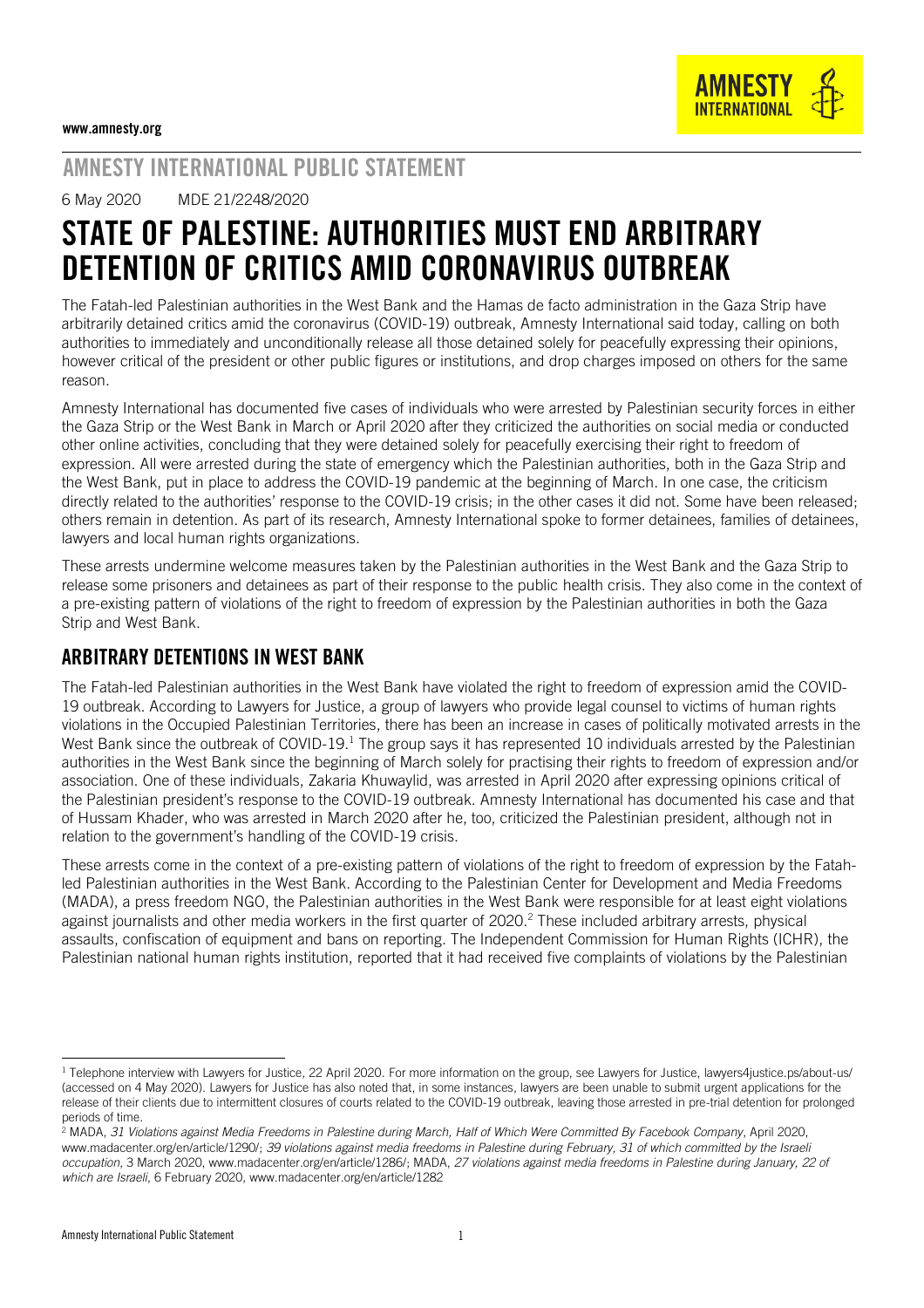authorities in the West Bank of the rights to freedom of opinion, expression and peaceful assembly during the first quarter of 2020. 3

#### HUSSAM KHADER, BALATA REFUGEE CAMP

On 6 March, at around 12.30am, a few hours after the Palestinian president's declaration of the state of emergency, former Fatah member of parliament Hussam Khader, 58, was arrested at his house in the Balata refugee camp near the city of Nablus. According to his son, Ahmad Khader, around 25-30 vehicles belonging to the Joint Security Committee, a unit comprising members of different security forces, surrounded the house and officers from those vehicles then summoned Hussam Khader.

Hussam Khader's detention came after he posted a message on [Facebook o](https://www.facebook.com/permalink.php?story_fbid=2588023838150290&id=100008280968055)n 1 March criticizing Palestinian President Mahmoud Abbas for a comment he had made on 1 March describing a strike that the Palestinian Medical Association was undertaking at the time as "despicable". <sup>4</sup> The strike had begun on 16 February and was related to issues that predated the COVID-19 outbreak. Ahmad Khader told Amnesty International that his father was initially taken to al-Junaid prison in Nablus and then transferred to the Preventative Security detention centre in the city of Beitunia, near Ramallah. Hussam Khader was charged with "insulting" the president under Article 188 of the 1960 Penal Code in force in the West Bank. He was released on 9 March 2020 after the charges against him were dropped.

Amnesty International considers that Hussam Khader was detained arbitrarily.

#### ZAKARIA KHUWAYLID, TULKAREM

On 14 April, at around 12.30am, Zakaria Khuwaylid, 22, from the city of Tulkarem, in the north-west of the West Bank, was arrested by 12 security officers belonging to the General Intelligence Service (GIS), who stormed into his house and presented him with an arrest warrant. His arrest came after he made a comment on a Facebook page criticizing Palestinian President Mahmoud Abbas' response to the COVID-19 crisis. He told Amnesty International that, following his arrest, he was taken to a detention centre inside the GIS headquarters in Tulkarem, where interrogators questioned him for over four hours about the comment he had made on Facebook. He was then questioned by public prosecutors who took his testimony in the same GIS headquarters. 5

"After the interrogation ended, I was put in a room with three other prisoners. The room was small and very dirty and we were living with cockroaches. The toilet was very dirty and I was even afraid to take a shower in it. My arrest comes during a sensitive time when everyone is talking about the COVID-19 crisis, but the prison clearly did not adhere to any hygiene standards," Zakaria Khuwaylid told Amnesty International.

Zakaria Khuwaylid was charged with "defamation" under Article 191 of the 1960 Penal Code. On 16 April, the Tulkarem magistrate court extended his detention for another 15 days. On 19 April, Zakaria Khuwaylid's lawyer, Ahmad Barham, submitted an application to the court for his release on bail. On 21 April, Zakaria Khuwaylid was released after making a bail payment of 150 Jordanian dinars (US\$210).

Amnesty International considers that Zakaria Khuwaylid was detained arbitrarily. It also believes that the charge of "defamation" is baseless and should be dropped immediately. Defamation and libel, whether of public figures or private individuals, should never be criminal offences; an individual who believes that their reputation has been harmed may seek redress through civil proceedings. Laws that prohibit insults or other forms of disrespect towards heads of state and other public figures or government institutions are contrary to international human rights law and standards.

### ARBITRARY DETENTIONS IN GAZA STRIP

The Hamas de facto administration in the Gaza Strip has also violated the right to freedom of expression amid the COVID-19 outbreak. Amnesty International has documented three cases of individuals arrested in March-April 2020 in relation to

-

<sup>3</sup> ICHR, *Monthly report on the violations of human rights and freedoms in Palestine during the month of March,* 21 April 2020, [ichr.ps/ar/1/5/2852.htm](file:///C:/Users/laith.abuzeyad/AppData/Local/Microsoft/Windows/Temporary%20Internet%20Files/Content.Outlook/0PRFWAIC/ichr.ps/ar/1/5/2852.htm) (in Arabic), which covers both March and February 2020; *Monthly report on the violations of human rights and freedoms in Palestine during the month of January,* 13 February 2020, ichr.ps/ar/1/5/2809.htm (in Arabic).

<sup>4</sup> Hussam Khader, Facebook post, 2 March 2020[, www.facebook.com/permalink.php?story\\_fbid=2588023838150290&id=100008280968055](file:///C:/Users/laith.abuzeyad/AppData/Local/Microsoft/Windows/Temporary%20Internet%20Files/Content.Outlook/0PRFWAIC/www.facebook.com/permalink.php%3fstory_fbid=2588023838150290&id=100008280968055) (in Arabic). President Mahmoud Abbas' comment on the strike was widely reported in Palestinian media. See, for example, Wattan, "Doctor's syndicate to Wattan: Our demands are legal and we will not give up on them… Our dignity cannot be violated", 3 March 2020, www.wattan.net/ar/video/303375.html (in Arabic).

<sup>&</sup>lt;sup>5</sup> Telephone interview with Zakaria Khuwaylid, 23 April 2020.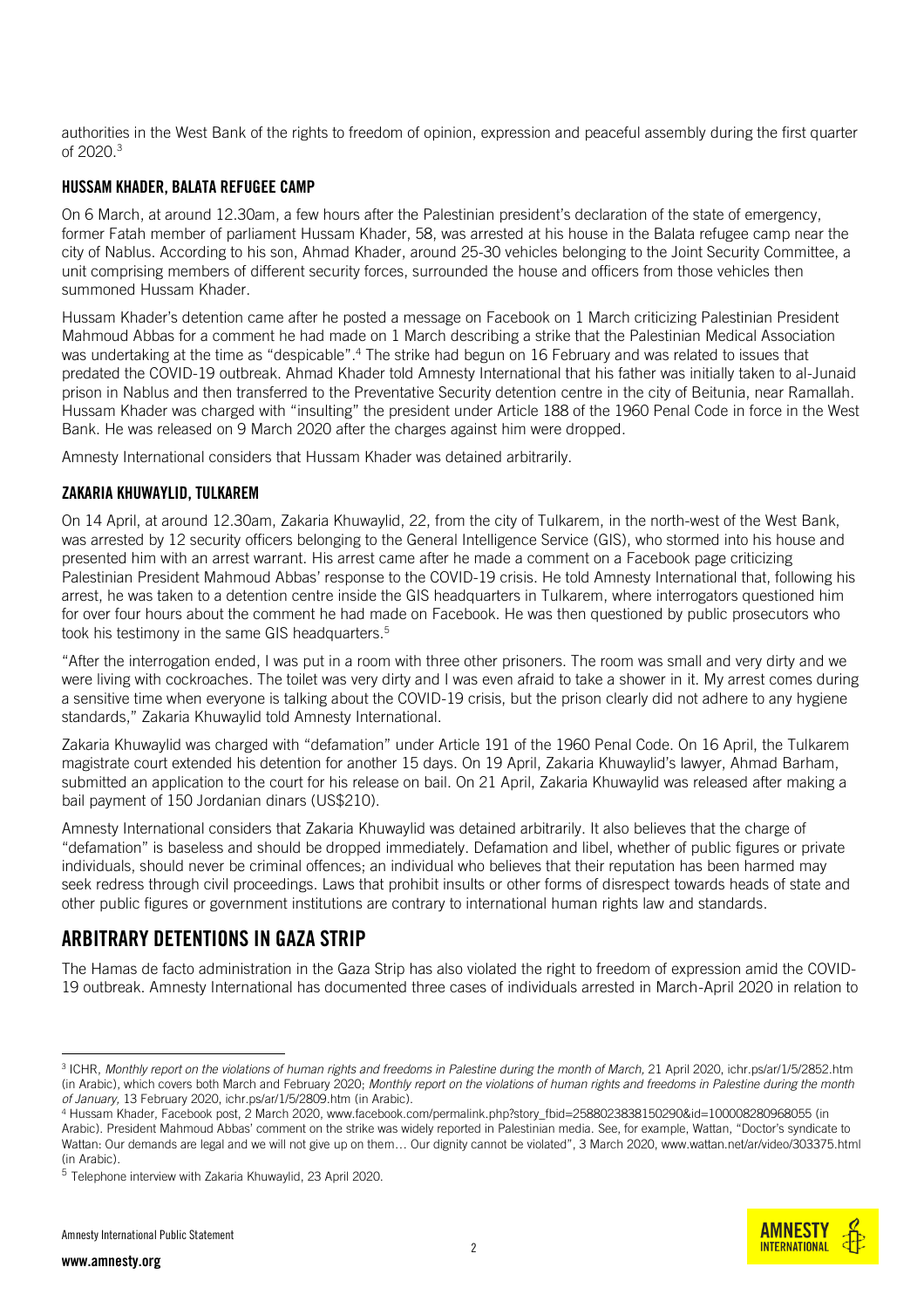their criticism of the Hamas authorities on social media or other online activities that displeased the authorities. It has concluded that they were all detained arbitrarily.

These arrests come in the context of a pre-existing pattern of violations of the right to freedom of expression by the Hamas de facto administration in the Gaza Strip. According to MADA, the Hamas de facto administration has been responsible for at least [10 v](https://www.madacenter.org/en/article/1290/)iolations against journalists and other media workers since the beginning of the year.<sup>6</sup> These included arbitrary arrests, physical assaults, confiscation of equipment and bans on reporting. A recent attack was on 25 April, when, according to the Palestinian Center for Human Rights (PCHR), police in Gaza [arrested](https://www.pchrgaza.org/en/?p=14507) members of a Palestine TV crew who were recording an interview in the Jabalia refugee camp in the northern Gaza Strip, claiming that they did not have the authorization for filming and conducting interviews.<sup>7</sup> The ICHR also [received](https://ichr.ps/ar/1/5/2852/%D8%A7%D9%84%D8%AA%D9%82%D8%B1%D9%8A%D8%B1-%D8%A7%D9%84%D8%B4%D9%87%D8%B1%D9%8A-%D8%AD%D9%88%D9%84-%D8%A7%D9%84%D8%A7%D9%86%D8%AA%D9%87%D8%A7%D9%83%D8%A7%D8%AA-%D8%A7%D9%84%D9%88%D8%A7%D9%82%D8%B9%D8%A9-%D8%B9%D9%84%D9%89-%D8%AD%D9%82%D9%88%D9%82-%D8%A7%D9%84%D8%A5%D9%86%D8%B3%D8%A7%D9%86-%D9%88%D8%A7%D9%84%D8%AD%D8%B1%D9%8A%D8%A7%D8%AA-%D9%81%D9%8A-%D9%81%D9%84%D8%B3%D8%B7%D9%8A%D9%86-%D8%AE%D9%84%D8%A7%D9%84-%D8%B4%D9%87%D8%B1-%D8%A2%D8%B0%D8%A7%D8%B1-%D9%85%D9%86-%D8%A7%D9%84%D8%B9%D8%A7%D9%85-2020.htm) three complaints of violations by the Palestinian authorities in the Gaza Strip of the rights to freedom of opinion, expression and peaceful assembly during the first quarter of 2020. 8

#### ABDULLAH ABU SHARKH, JABALIA REFUGEE CAMP

On 13 March, a police force arrested writer Abdullah Abu Sharkh, 60, from his home in the Jabalia refugee camp in the northern Gaza Strip. Abdullah Abu Sharkh told Amnesty International that, at around 10.15pm, seven or eight uniformed armed police officers stormed into his house and arrested him without presenting an arrest warrant. Officers transferred Abdullah Abu Sharkh to Jabalia's police station and interrogated him for around two hours about social media posts of his that were critical of the Hamas authorities. He told Amnesty International that interrogators questioned him particularly about a [Facebook post](https://www.amad.ps/ar/post/341087/%D8%A8%D8%B9%D8%AF-%D8%A7%D8%AA%D9%87%D8%A7%D9%85%D9%87-%D8%A7%D9%84%D9%82%D8%B3%D8%A7%D9%85-%D8%A8%D8%AD%D8%A7%D8%AF%D8%AB%D8%A9-%D8%A7%D9%84%D9%86%D8%B5%D9%8A%D8%B1%D8%A7%D8%AA-%D8%A3%D9%85%D9%86-%D8%AD%D9%85%D8%A7%D8%B3-%D9%8A%D8%B9%D8%AA%D9%82%D9%84-%D8%A7%D9%84%D9%83%D8%A7%D8%AA%D8%A8-%D8%B9%D8%A8%D8%AF-%D8%A7%D9%84%D9%84%D9%87-%D8%A3%D8%A8%D9%88-%D8%B4%D8%B1%D8%AE)<sup>9</sup> in which he insinuated that the Izz al-Din al-Qassam Brigades, Hamas' military wing, were behind a [fire that broke out](https://www.pchrgaza.org/en/?p=14299) on 5 March 2020 in a bakery in the Nuseirat refugee camp in the central Gaza Strip and resulted in the death of 25 Palestinians, and that the motive was that the owner of the bakery had refused to supply them with free bread.<sup>10</sup>

According to Abdullah Abu Sharkh, he deleted the Facebook post less than seven minutes after making it public. Despite that, the public prosecutor's office charged him with "spreading false news" and "misuse of technology" under, respectively, Article 62 and Article 262 of the 1963 Penal Code, which the Hamas authorities often use as a basis for arresting and prosecuting activists for social media posts, particularly ones critical of them. $^{\rm 11}$ 

On 16 March, Abdullah Abu Sharkh was brought before a magistrate court, which ordered his detention to be extended by 15 days. He was subsequently transferred to Abu Ubaida prison in northern Gaza. According to his lawyer, Ihsan Abu Sharkh, an application to the court to release Abdullah Abu Sharkh on bail was rejected on 23 March and he was kept in detention for 10 days after the 15-day extension order expired on 30 March.

On 2 April, the ICHR visited Abdullah Abu Sharkh while in detention and called on the public prosecutor in the Gaza Strip to immediately release him as his continued detention during the COVID-19 pandemic constituted a threat to his life.

Abdullah Abu Sharkh was released on 9 April, following an order from the public prosecutor's office, which failed to clarify the reason behind his release. His lawyer told Amnesty International that to date it is unclear whether the charges against him were dropped or he was released as a preventive measure to stop the spread of COVID-19.

According to Abdullah Abu Sharkh, he had been arrested by Hamas authorities for publishing his opinions on social media on five previous occasions, most recently in 2018. He told Amnesty International, "I have the right to express my opinion as long as it's not hurting others. This continued targeting is clearly an attack against my right to freely express

**AMNESTY INTERNATIONAL** 

<sup>-</sup><sup>6</sup> See MADA, *31 Violations against Media Freedoms in Palestine during March, Half of Which Were Committed By Facebook Company*, April 2020, [www.madacenter.org/en/article/1290/;](http://www.madacenter.org/en/article/1290/) *39 violations against media freedoms in Palestine during February, 31 of which committed by the Israeli occupation*, 3 March 2020[, www.madacenter.org/en/article/1286/;](http://www.madacenter.org/en/article/1286/) MADA, *27 violations against media freedoms in Palestine during January, 22 of which are Israeli*, 6 February 2020[, www.madacenter.org/en/article/1282](http://www.madacenter.org/en/article/1282/)

<sup>7</sup> PCHR, *PCHR Condemns Restrictions on Freedom of Journalistic Work in Gaza*, 27 April 2020[, www.pchrgaza.org/en/?p=14507](http://www.pchrgaza.org/en/?p=14507)

<sup>&</sup>lt;sup>8</sup> ICHR, *Monthly report on the violations of human rights and freedoms in Palestine during the month of March, 21 April 2020, [ichr.ps/ar/1/5/2852.htm](file:///C:/Users/maen.hammad/AppData/Local/Microsoft/Windows/Temporary%20Internet%20Files/Content.Outlook/OA7UXU00/ichr.ps/ar/1/5/2852.htm)* (in Arabic), which covers both March and February 2020; *Monthly report on the violations of human rights and freedoms in Palestine during the month of January,* 13 February 2020, ichr.ps/ar/1/5/2809.htm (in Arabic).

<sup>&</sup>lt;sup>9</sup> Amad, "After accusing al-Qassam of Nusseirat incident... Hamas security arrests writer Abdullah Abu Sharkh", 14 March 2020, [www.amad.ps/ar/post/341087](https://www.amad.ps/ar/post/341087) (in Arabic).

<sup>10</sup> See PCHR, *PCHR Calls for the Expedited Release of Investigation Results on Tragic Nusairat Camp Fire,* 16 March 2020, [www.pchrgaza.org/en/?p=14299](http://www.pchrgaza.org/en/?p=14299)

<sup>11</sup> See Al Mezan Center For Human Rights, *Position paper about electronic legislation to which extent rights are protected* (in Arabic), 2017, [www.mezan.org/uploads/files/150519725368.pdf;](http://www.mezan.org/uploads/files/150519725368.pdf) 7amleh, the Arab Center for the Advancement of Social Media, *Hashtag Palestine 2018: An Overview of Digital Rights Abuses of Palestinians*, March 2019[, 7amleh.org/wp-content/uploads/2019/03/Hashtag\\_Palestine\\_English\\_digital\\_pages.pdf,](file:///C:/Users/laith.abuzeyad/AppData/Local/Microsoft/Windows/Temporary%20Internet%20Files/Content.Outlook/0PRFWAIC/7amleh.org/wp-content/uploads/2019/03/Hashtag_Palestine_English_digital_pages.pdf) p. 23.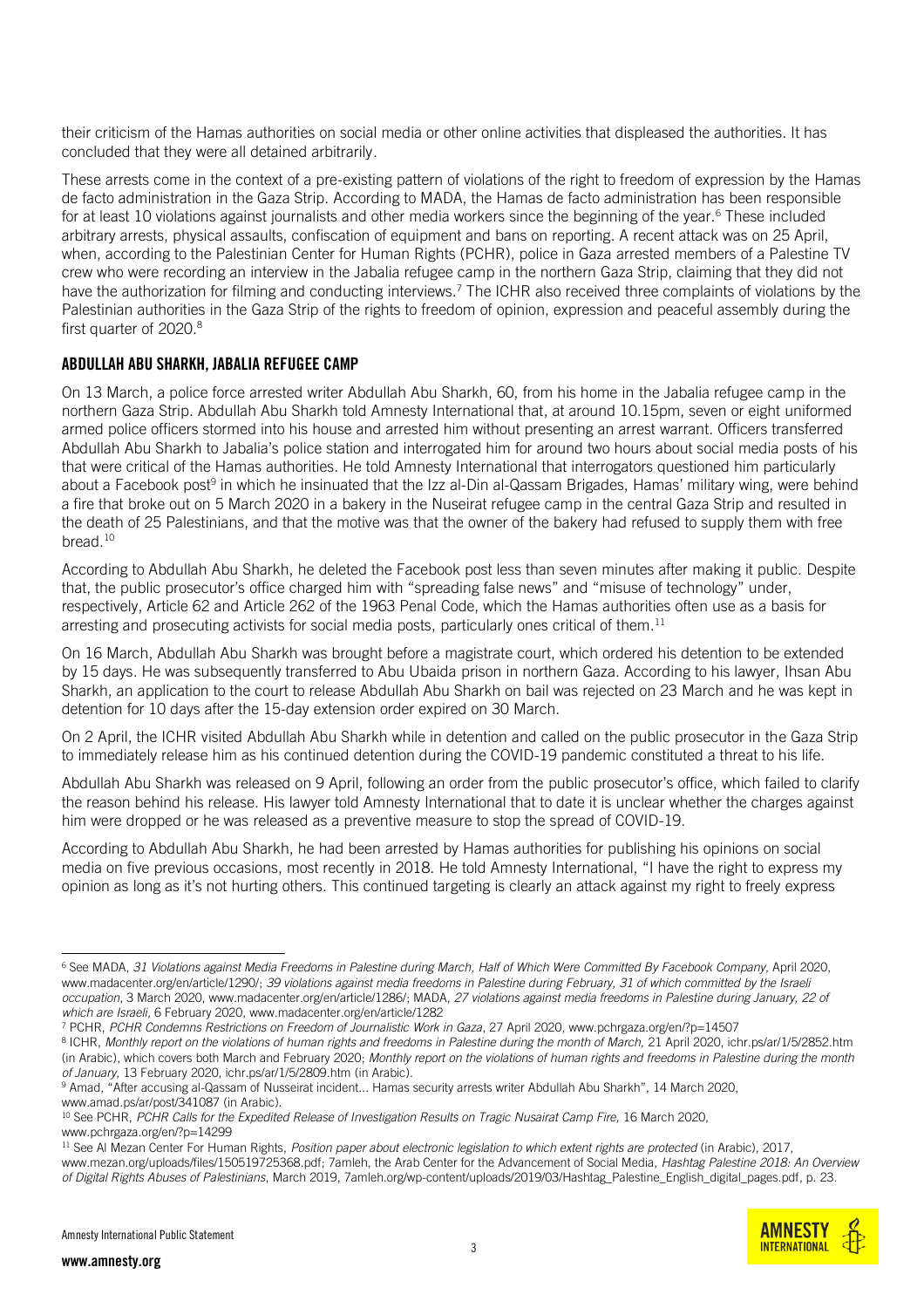myself and it must stop. All international human rights treaties grant me this right and I should not be prosecuted for practising it."

Amnesty International considers that Abdullah Abu Sharkh was detained arbitrarily.

#### ISMAEL EL-BOZOM, JABALIA REFUGEE CAMP

On 20 March 2020, officers from Gaza's General Investigation Unit (GIU), a division of the police department, [arrested](https://cpj.org/2020/04/hamas-security-forces-repeatedly-detain-palestinia.php) cartoonist Ismael el-Bozom, 33, at his home in the Jabalia refugee camp in the northern Gaza Strip.<sup>12</sup> He told Amnesty International that, at around 6pm, two officers arrested him at his house without presenting an arrest warrant. He was subsequently taken to the police station in Jabalia, where an officer from the GIU told him that he was being arrested following a complaint submitted to the public prosecutor's office in Gaza. He said that officers interrogated him about political drawings of his that are critical of the Hamas authorities and about a [Facebook post](https://www.facebook.com/permalink.php?story_fbid=863968817451932&id=100015164642756) he had shared calling for the release of Palestinian writer Abdullah Abu Sharkh.<sup>13</sup> Ismael el-Bozom told Amnesty International that he often publishes his political drawings on social media platforms, including his [Facebook page.](https://www.facebook.com/people/%D8%A5%D8%B3%D9%85%D8%A7%D8%B9%D9%8A%D9%84-%D8%A7%D9%84%D8%A8%D8%B2%D9%85/100015164642756)

On 22 March, Ismael el-Bozom was released without charge after he signed a pledge that requires him to present himself to the authorities when summoned. On 23 March, Ismael el-Bozom [posted a message on Facebook](https://www.facebook.com/permalink.php?story_fbid=866270910555056&id=100015164642756) to say that the public prosecutor's office informed him that no warrant had been issued for his arrest and that he would file a complaint with the office to seek an investigation into whether he had been arrested illegally.<sup>14</sup>

Ismael el-Bozom failed to present himself to the authorities following a summons from the GIU that he received on 25 March. He was arrested again on 26 March after a number of uniformed armed security force officers stormed into his home, according to him. He was taken to the police station in Jabalia and kept there for three days without being interrogated or presented to a judge. He was released without charge on 29 March as part of a measure to prevent the spread of COVID-19 among detainees.

According to Ismael el-Bozom, he has been arrested five times since 2017 by the Hamas authorities based in Gaza, on each occasion in connection with his political cartoons and writings, which are critical of Hamas.

Amnesty International considers that Ismael el-Bozom was detained arbitrarily.

#### RAMI AMAN, GAZA CITY

On 9 April, security forces belonging to the Hamas de facto administration in Gaza arrested Rami Aman, 38, a resident of al-Rimal neighbourhood in Gaza City, after he organized a video call on 6 April with a group of Israelis to answer questions about life in Gaza, on which Israel has imposed an illegal blockade for the past 12 years, amid the COVID-19 pandemic. According to a family member, the authorities had called Rami Aman's phone earlier in the day and summoned him to Ansar prison in Gaza City, where he was arrested. On the day of his arrest, the spokesperson of Gaza's Ministry of Interior [issued a statement](https://moi.gov.ps/Home/Post/128710?fbclid=IwAR0--1mjuvos3AhYVJOcuH12oTCZm47DOB5or_YuJZXdIICSE528sSKeXDw) saying that Rami Aman and other individuals who participated in the video call he organized were arrested on the orders of the military prosecution for establishing "normalization activities with the Israeli occupation via the internet, which is a punishable crime by law".<sup>15</sup>

According to Rami Aman's family, since his arrest, they have only been able to speak to him on one occasion, which was by telephone on 26 April. Rami Aman's lawyer, Mohammed Alami of the PCHR, visited him for the first time on 16 April. Mohammed Alami told Amnesty International that Rami Aman is still under investigation and has not been brought before a judge, but is likely to be charged under Article 164 of the Palestinian Liberation Organization (PLO) Revolutionary [Penal](http://info.wafa.ps/ar_page.aspx?id=9283)  [Code of 1979](http://info.wafa.ps/ar_page.aspx?id=9283), which refers to "propaganda aimed at weakening the revolution". <sup>16</sup> On 19 April, Mohammed Alami submitted a request to the military prosecution to release Aman on bail, but it has not responded yet.

Rami Aman and the other activists are likely to be brought before a [military court in Gaza;](https://www.amnesty.org/en/documents/mde21/1643/2015/en/) military courts have jurisdiction over cases involving members of the security forces, members of Palestinian factions and their military wings, as well as persons suspected of collaboration with Israel. Palestinian human rights groups in Gaza have refused to represent

-



<sup>12</sup> Committee to Protect Journalists, *Hamas security forces repeatedly detain Palestinian cartoonist Ismael el-Bozom*, 2 April 2020, [cpj.org/2020/04/hamas-security-forces-repeatedly-detain-palestinia.php](file:///C:/Users/laith.abuzeyad/AppData/Local/Microsoft/Windows/Temporary%20Internet%20Files/Content.Outlook/0PRFWAIC/cpj.org/2020/04/hamas-security-forces-repeatedly-detain-palestinia.php)

<sup>13</sup> Ismael el-Bozom, Facebook post, 20 March 2020[, www.facebook.com/permalink.php?story\\_fbid=863968817451932&id=100015164642756](http://www.facebook.com/permalink.php?story_fbid=863968817451932&id=100015164642756) (in Arabic).

<sup>&</sup>lt;sup>14</sup> Ismael el-Bozom, Facebook post, 23 March 2020[, www.facebook.com/permalink.php?story\\_fbid=866270910555056&id=100015164642756](http://www.facebook.com/permalink.php?story_fbid=866270910555056&id=100015164642756) (in Arabic).

<sup>15</sup> State of Palestine Ministry of Interior and National Security, *Statement: Arrest of participants in normalization activities with occupier over internet*, 9 April 2020[, moi.gov.ps/Home/Post/128710?fbclid=IwAR0--1mjuvos3AhYVJOcuH12oTCZm47DOB5or\\_YuJZXdIICSE528sSKeXDw](file:///C:/Users/laith.abuzeyad/AppData/Local/Microsoft/Windows/Temporary%20Internet%20Files/Content.Outlook/0PRFWAIC/moi.gov.ps/Home/Post/128710%3ffbclid=IwAR0--1mjuvos3AhYVJOcuH12oTCZm47DOB5or_YuJZXdIICSE528sSKeXDw) (in Arabic).

<sup>&</sup>lt;sup>16</sup> Revolutionary Penal Code of the Palestine Liberation Organization of 1979, info.wafa.ps/ar\_page.aspx?id=9283 (in Arabic), Article 164.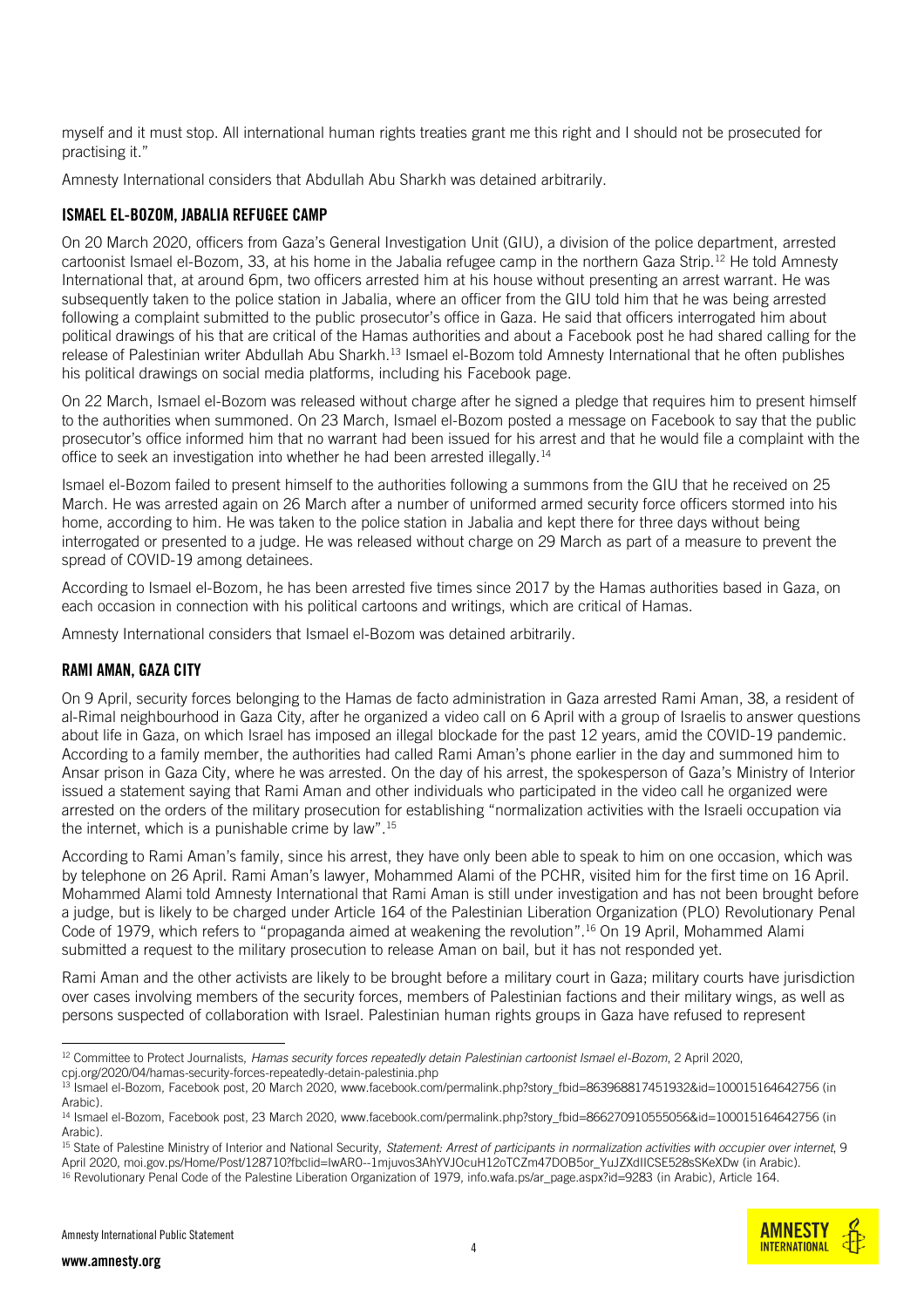detainees before military courts because they consider them illegitimate. Over recent years, Amnesty International has raised with the Hamas de facto administration its grave concerns that Hamas' use of military courts to try civilians in Gaza fails to adhere to international fair trial standards and that it has sometimes deployed them as an arm of the executive in an attempt to silence criticism of the authorities.

Rami Aman was previously arrested in July 2019 and held for over two weeks for organizing, in co-ordination with an Israeli group, "rides for peace" in which Palestinians in Gaza and Israelis in Israel simultaneously went on bicycle rides.

Amnesty International considers Rami Aman, along with those arrested with him, to be detained solely for peacefully exercising their right to freedom of expression and therefore prisoner of consciences who should be released immediately and unconditionally.

## MEASURES TO ADDRESS COVID-19

On 5 March 2020, when the first cases of COVID-19 were confirmed in the occupied West Bank city of Bethlehem, the Ramallah-based Palestinian authorities launched national containment measures to contain the spread of the virus. On the same day, Palestinian President Mahmoud Abbas issued a decree declaring a 30-day state of emergency, which was [extended](http://www.palestinecabinet.gov.ps/portal/news/details/50299) for 30 days on 3 April and another 30 days on 5 May.<sup>17</sup> Under the State of Palestine's Basic Law, its interim constitution, a state of emergency may be declared by a presidential decree in response to exceptional circumstances that threaten national security, including a pandemic, for a period not exceeding 30 days, and may be renewed for another 30 days with the approval of two thirds of the Palestinian Legislative Council members.<sup>18</sup> In the absence of a functioning council, as is currently the case, the state of emergency is currently renewed by a presidential decree without parliamentary oversight.

On 22 March, in an effort to contain the spread of the virus in prisons, President Abbas [granted clemency](https://www.aa.com.tr/ar/%D8%A7%D9%84%D8%AF%D9%88%D9%84-%D8%A7%D9%84%D8%B9%D8%B1%D8%A8%D9%8A%D8%A9/%D9%83%D9%88%D8%B1%D9%88%D9%86%D8%A7-%D8%A7%D9%84%D8%B1%D8%A6%D9%8A%D8%B3-%D8%A7%D9%84%D9%81%D9%84%D8%B3%D8%B7%D9%8A%D9%86%D9%8A-%D9%8A%D8%B9%D9%81%D9%88-%D8%B9%D9%86-%D8%B3%D8%AC%D9%86%D8%A7%D8%A1-%D8%AC%D9%86%D8%A7%D8%A6%D9%8A%D9%8A%D9%86-/1775362) to some prisoners convicted of felonies or misdemeanours who had served at least half of their prison sentence.<sup>19</sup> On 5 April, the spokesperson for the Palestinian presidency [announced](http://www.alquds.com/articles/1586108086747478600/) that 125 convicted prisoners held in prisons in the West Bank were pardoned. The pardon excluded prisoners convicted of certain offences such as collaboration with Israel, disturbing public order and indecent assault, even if they had served at least half of their sentences. Amnesty International has, over the years, documented cases in which charges such as "disturbing public order" have been used to convict individuals solely for expressing views that are critical of the Palestinian authorities.

On 11 March, the Ministry of Interior spokesperson in the Gaza de facto administration, Eyad al-Bozom, [issued a](https://moi.gov.ps/Home/Post/128558)  [statement](https://moi.gov.ps/Home/Post/128558) announcing measures to contain the spread of the virus in the Gaza Strip.<sup>20</sup> On 17 March, the spokesperson [issued a statement](https://moi.gov.ps/Home/Post/128586) announcing the release of 957 prisoners and detainees.<sup>21</sup> According to the statement, 870 of them were granted leave from detention until further notice and 87 were granted clemency after having served two thirds of their prison sentence.

According to the [International Committee of the Red Cross,](https://www.icrc.org/en/document/protecting-prison-populations-infectious-disease?utm_source=twitter) prison populations are particularly exposed to infectious diseases like COVID-19 and conditions of detention can exacerbate the risks.<sup>22</sup> These include the risk of higher transmission rates, especially in overcrowded prisons and when health systems are of poorer quality than in the community. Older people and those with underlying medical conditions, including those with a weakened immune system, are at particular risk. Amnesty International therefore welcomes measures to reduce the prison population insofar as they reduce these risks and thereby help guarantee the right to health. However, it is concerned that existing and new detentions of individuals who should never have been in custody in the first place undermine those measures.

## INTERNATIONAL HUMAN RIGHTS LAW AND STANDARDS

May 2020[, www.wattan.net/ar/news/308320.html](file:///C:/Users/laith.abuzeyad/AppData/Local/Microsoft/Windows/Temporary%20Internet%20Files/Content.Outlook/0PRFWAIC/www.wattan.net/ar/news/308320.html) (in Arabic).

info.wafa.ps/ar\_page.aspx?id=2645 (in Arabic), Article 110.

-



<sup>17</sup> Reuters*,* "Palestinians declare state of emergency over coronavirus: prime minister", 5 March 2020, www.reuters.com/article/us-health-coronaviruspalestinians-emerg/palestinians-declare-state-of-emergency-over-coronavirus-prime-minister-idUSKBN20S2R0; State of Palestine Council of Ministers, *Statement by prime minister on measures to extend state of emergency to counter coronavirus outbreak in Palestine*, 4 April 2020, [www.palestinecabinet.gov.ps/portal/news/details/50299](http://www.palestinecabinet.gov.ps/portal/news/details/50299) (in Arabic); Wattan, "The president issues a decree declaring a state of emergency again", 5

<sup>&</sup>lt;sup>18</sup> State of Palestine, Basic Law, 2003, [www.palestinianbasiclaw.org/basic-law/2003-amended-basic-law](http://www.palestinianbasiclaw.org/basic-law/2003-amended-basic-law) (in English),

<sup>19</sup> Anadolu Agency, "COVID-19… Palestinian President pardons prisoners", 23 March 2020, v.aa.com.tr/1775362 (in Arabic).

<sup>20</sup> State of Palestine Ministry of Interior and National Security, *Press release on preventative procedures for coronavirus*, 11 March 2020,

[moi.gov.ps/Home/Post/128558](file:///C:/Users/laith.abuzeyad/AppData/Local/Microsoft/Windows/Temporary%20Internet%20Files/Content.Outlook/0PRFWAIC/moi.gov.ps/Home/Post/128558) (in Arabic).

<sup>21</sup> State of Palestine Ministry of Interior and National Security, *Al-Bozom: We formed an emergency unit to monitor spread of misinformation around coronavirus*, 17 March 2020[, moi.gov.ps/Home/Post/128586](file:///C:/Users/laith.abuzeyad/AppData/Local/Microsoft/Windows/Temporary%20Internet%20Files/Content.Outlook/0PRFWAIC/moi.gov.ps/Home/Post/128586) (in Arabic).

<sup>22</sup> International Committee of the Red Cross, *COVID-19: Protecting prison populations from infectious coronavirus disease,* 11 March 2020, [www.icrc.org/en/document/protecting-prison-populations-infectious-disease](http://www.icrc.org/en/document/protecting-prison-populations-infectious-disease)